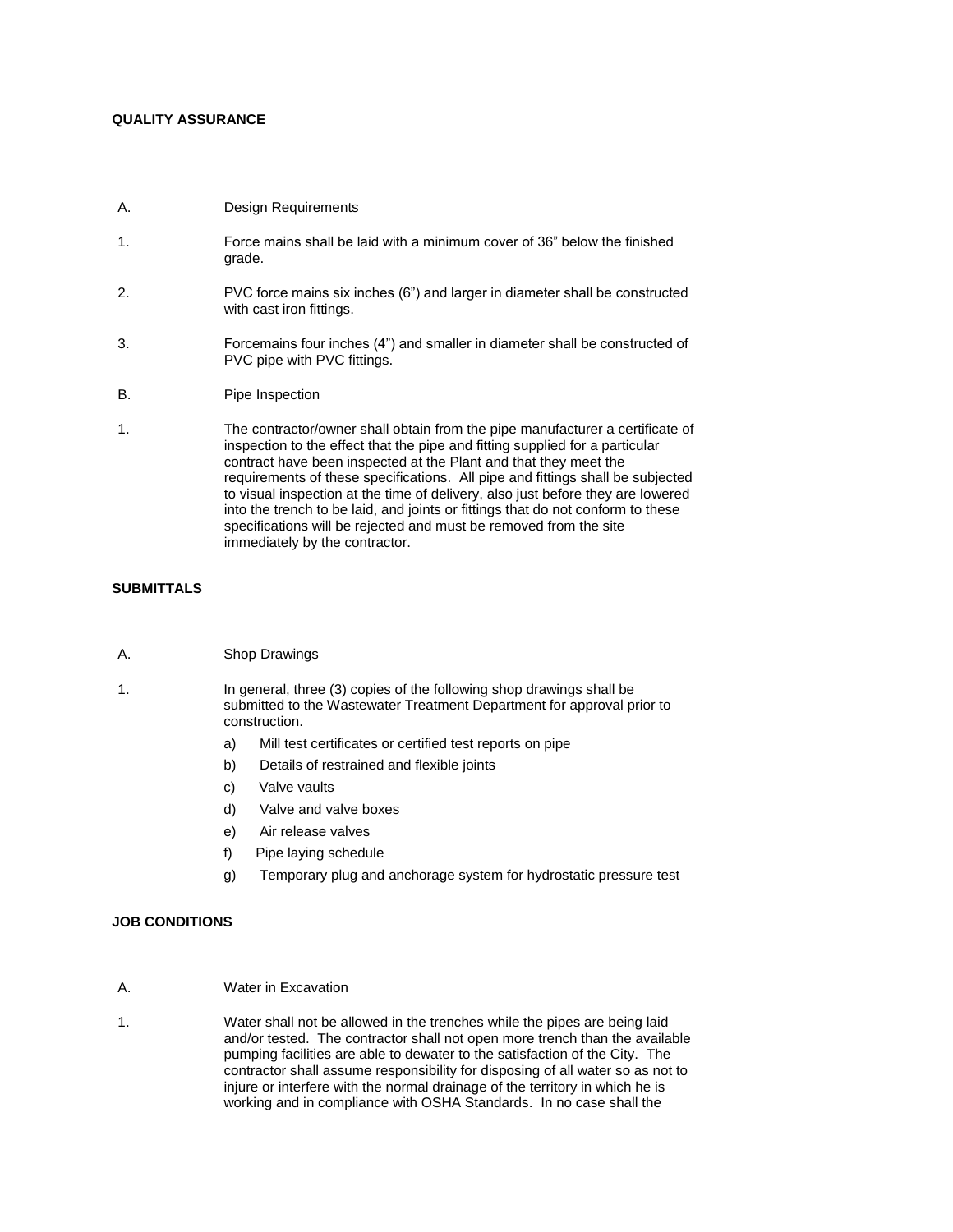pipelines being installed be used as drains for such water, and the ends of the pipe shall be kept properly and adequately blocked during construction by the use of approved stoppers and not by improvised equipment. All necessary precautions shall be taken to prevent the entrance of mud, sand or other obstructing matter into the pipelines. If on completion of the work any such material has entered the pipelines, it must be cleaned as directed by the City so that the entire system will be left clean and unobstructed.

## **MATERIALS**

- A. Ductile Iron Pipe and Fittings
- 1. Ductile iron pipe shall conform to the requirements of ANSI Standard A21.51, Class 51 for four-inch (4") lines and Class 50 for all other sizes, unless otherwise specified. Joints for ductile iron pipe shall be mechanical or push-on joints, unless otherwise specified. Pipe interior shall be epoxy lined.
- 2. The material shall be a two component epoxy with the following minimum requirements:

a) A permeability rating of .15 perms when measured by ASTM D-1653- 72.

b) A direct impact resistance of 100 in lbs. With no cracking when measured by ASTM D-2794.

- c) The ability to build at least 20 mils, dry in one coat.
- 3. Fittings

a) All ductile iron fitting shall be mechanical joint or single gasket, pushon type with a minimum pressure rating of 350 psi and shall conform to the requirements for epoxy lined.

b) Mechanical joint and/or single gasket, push-on type fittings shall be polyethylene lined, seal coated and outside coated as specified above for ductile iron pipe.

- 4. Mechanical joints consisting of bell, socket, gland, gasket, bolts and nuts shall conform to ANSI Standard A21.11. Bolts shall be high strength, annealed, cast iron, or high strength low alloy steel, T-head type having hexagonal nuts. Bolts and nuts shall be machined true and nuts be tapped at right angles to a smooth bearing surface. Single seal gasket push-on type joints shall conform to the requirements of ANSI A21.11 and shall be "Tyton", "Fastite", "Super Bell Tite", or Wastewater Treatment Department approved equal.
- 5. Restrained joints that require field welding will not be acceptable, and the thickness of the pipe barrel remaining at grooves cut for restraint shall not be less than that required for the design wall thickness. Joints using set screws will not be acceptable. Restrained joints shall be furnished for 24-inch and larger pipe at changes in direction of the main.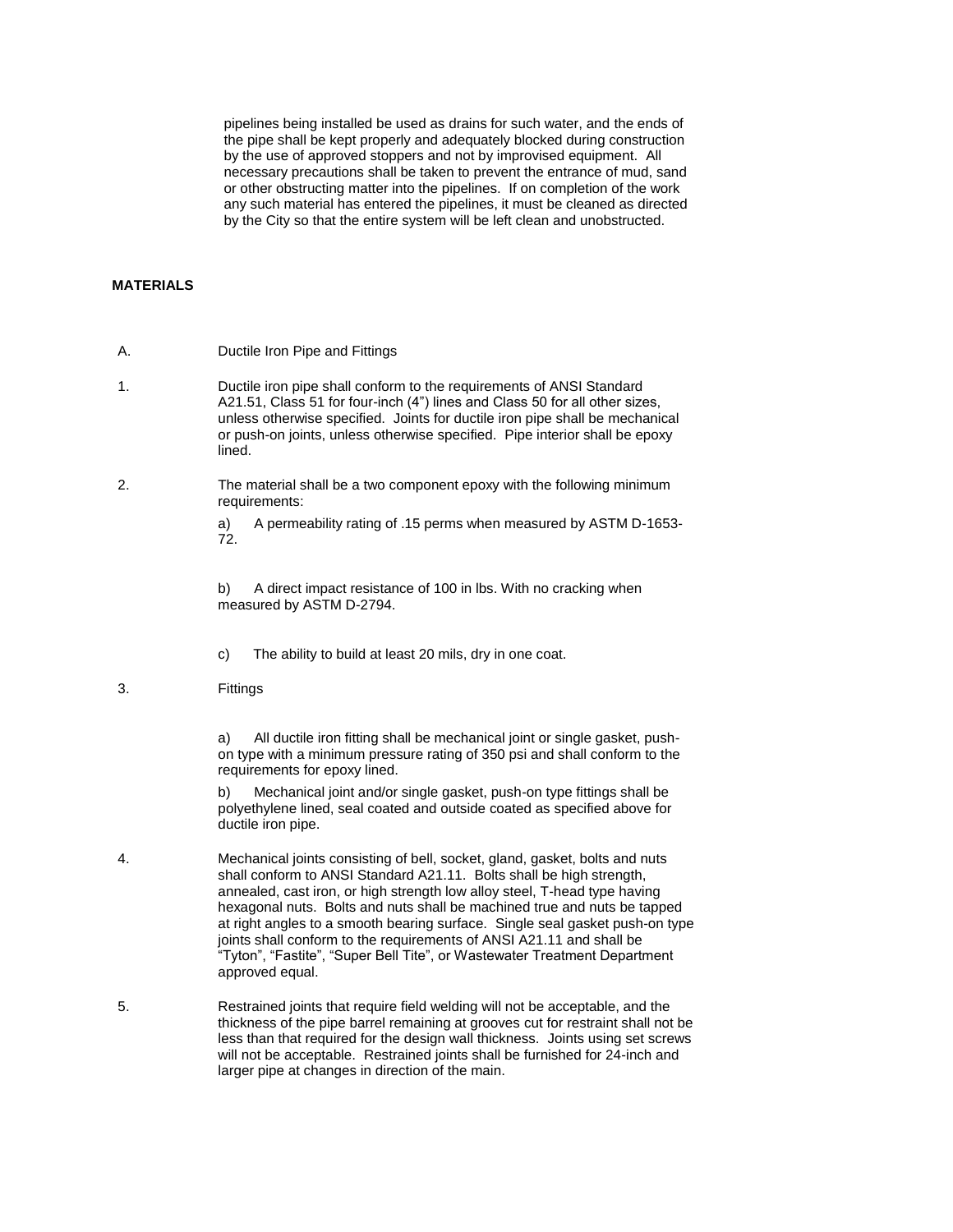- 6. Gaskets shall be of neoprene and shall have plain tips unless otherwise specified.
- 7. Cast iron pipe fittings for PVC pipe shall be mechanical joint or single gasket, push-on type with a minimum pressure rating of 150 psi and shall conform to the requirements of ANSI Standard A21.4. Exterior of fitting shall have a bituminous coating.

### B. Polyvinyl Chloride Pipe and Fittings

- 1. Polyvinyl chloride (PVC) pipe four inches (4") and larger in diameter shall conform to the requirements of AWWA C-900.
- 2. Fittings:

PVC fittings four inches (4") and larger shall be furnished by the manufacturer of the pipe with which they are used or approved equal by the City.

PVC fittings smaller than four inches (4") shall be Scheduled 80 PVC.

### 3. Joints

PVC pipe four inches (4") and larger shall have provision for expansion and contraction provided in the joints. All joints, except solvent weld and threaded joints, shall be designed for push-on make up connection. A push-on joint may be a coupling manufactured as an integral part of the pipe barrel consisting of a thickened section with an expanded bell with a groove to retain a rubber sealing ring of uniform cross section similar and equal to Johns-Manville Ring\_Tite and Davis Meter Dav-Tite, or may be made with a separate twin gasketed coupling similar and equal to Certainteed Fluid-Tite.

b) Joints in PVC smaller than four inches (4") shall be solvent welded in accordance with the recommendations of the pipe manufacturer using the solvent welding compound furnished with the pipe, or shall be threaded. Threaded joints shall be used only with Schedule 80 pipe or better.

## C. **Gate Valves**

- 1. Gate valves three inches (3") in diameter and larger shall be iron body, nonrising stem, bronze mounted gate valves, mechanical joint and/or single gasket push-on type, conforming to requirements of the AWWA Standard C500 and shall be provided with a two-inch (2") square operating nut. Valves shall be of the single-wedge gate and shall turn to the left (counterclockwise) to open. The seat and gate shall have smooth, perfectly machined surfaces and shall be watertight when in contact. All valves shall be provided with o-ring seals. The design and machining of valves shall be such as to permit replacing the o-ring seals while in service without undue leakage.
- 2. Gate valves 16 inches in diameter and larger, installed horizontally, shall be provided with bevel gearing, a gear case that can be repacked from the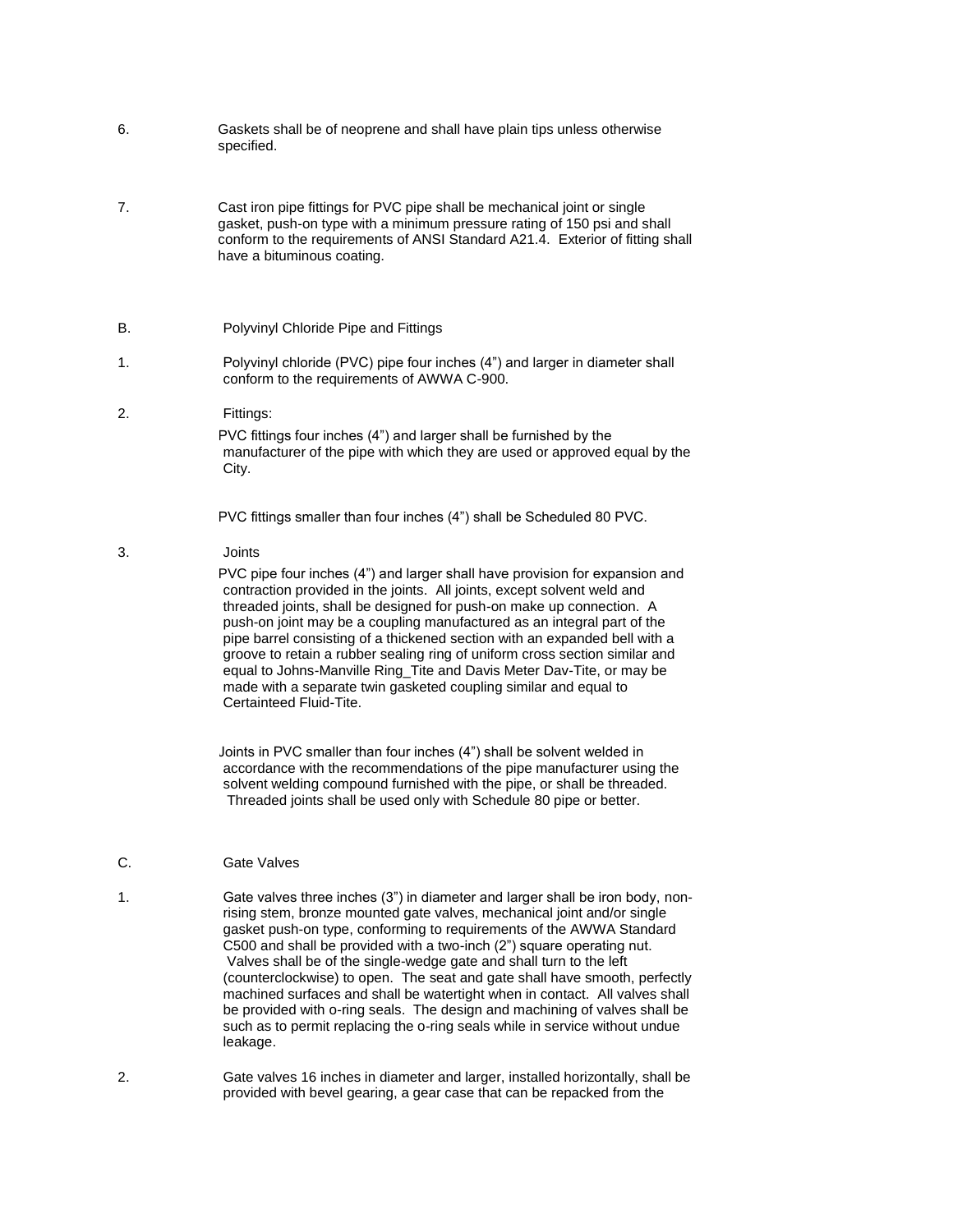outside, rollers, tracks, and scrapers constructed so that the weight of the gate is carried on the rollers throughout the entire length of travel. The design shall conform to the requirements of AWWA Standard C500.

3. Gate valves for pipe less than three inches (3") in diameter shall conform to the requirements of Federal Specifications WW-V-54 for Class A, Type I, and shall be bronze, single wedge, non-rising stem, screwed bonnet, 125 pound S.P., 300-pound W.O.G., with stuffing box repackable under pressure and all parts renewable. Ends shall be as shown on the Drawings.

#### Body ends shall be:

- 1. Flanged with dimensions, facing and drilling in full conformance with ANSI B 16.1, Class 125.
- 2. Mechanical joint to meet the requirements of AWWA C111/ANSI A21.11.

The valve plug shall be constructed of cast iron ASTM A 126, Class B. The plugs shall have a conical seating surface, which is eccentrically offset from the center of the plug shafts. The plug shafts shall be integral. The entire plug face shall be totally encapsulated with Buna N (Nitrile) rubber in all valve sizes. The rubber compound shall be approximately 65 (Shore A) durometer hardness. The rubber to metal bond must withstand 75 lbs. pull under test procedure ASTM D-429-73 Method B. Plug geometry and valve rotational characteristics must allow drop-tight shutoff in both standard and "reverse-flow" direction with minimal "break-away" torque.

When plug is in full open position, plug geometry and body waterway contours must provide the following:

- a) A "round" passageway that allows flow capacity equal to 100% of the adjacent pipe area.
- b) Allowance of maximum passage of "solids".
- c) No cavities where debris can collect.
- d) Minimal head loss (no turbulence)

Valve seat mating surface shall be constructed of solid, one-piece 304 stainless steel ring or cash iron with welded nickel seating surface. The ring shall be threaded in place in the valve body to allow easy seat adjustment and/or replacement in the field. Seat ring contour must be precision machined to effect drop-tight shutoff in either direction with minimum rubber interference and "break-away" torque. Seat mating surfaces coated with non-metallic materials shall not be acceptable.

Shaft bearings shall be sleeve-type, fitted in both the upper and lower trunnions. Bearings shall be corrosionresistant, have a low coefficient of friction and possess inert properties so that the possibilities of galvanic corrosion as well as galling between shaft and bearing material is eliminated.

A heavy-duty, two-way thrust collar shall be provided to ensure proper plug centering to accommodate drop-tight shutoff with minimum "break-away" torque at pressures specified. The thrust collar shall be accurately set at the factory and then "locked" in place to prevent tampering in the field.

A mechanical "brake" shall be supplied on 3"-8" valves, ordered without auxiliary actuators. The valve "brake" shall be capable of "locking" the valve in any intermediate position between full-open and full-closed.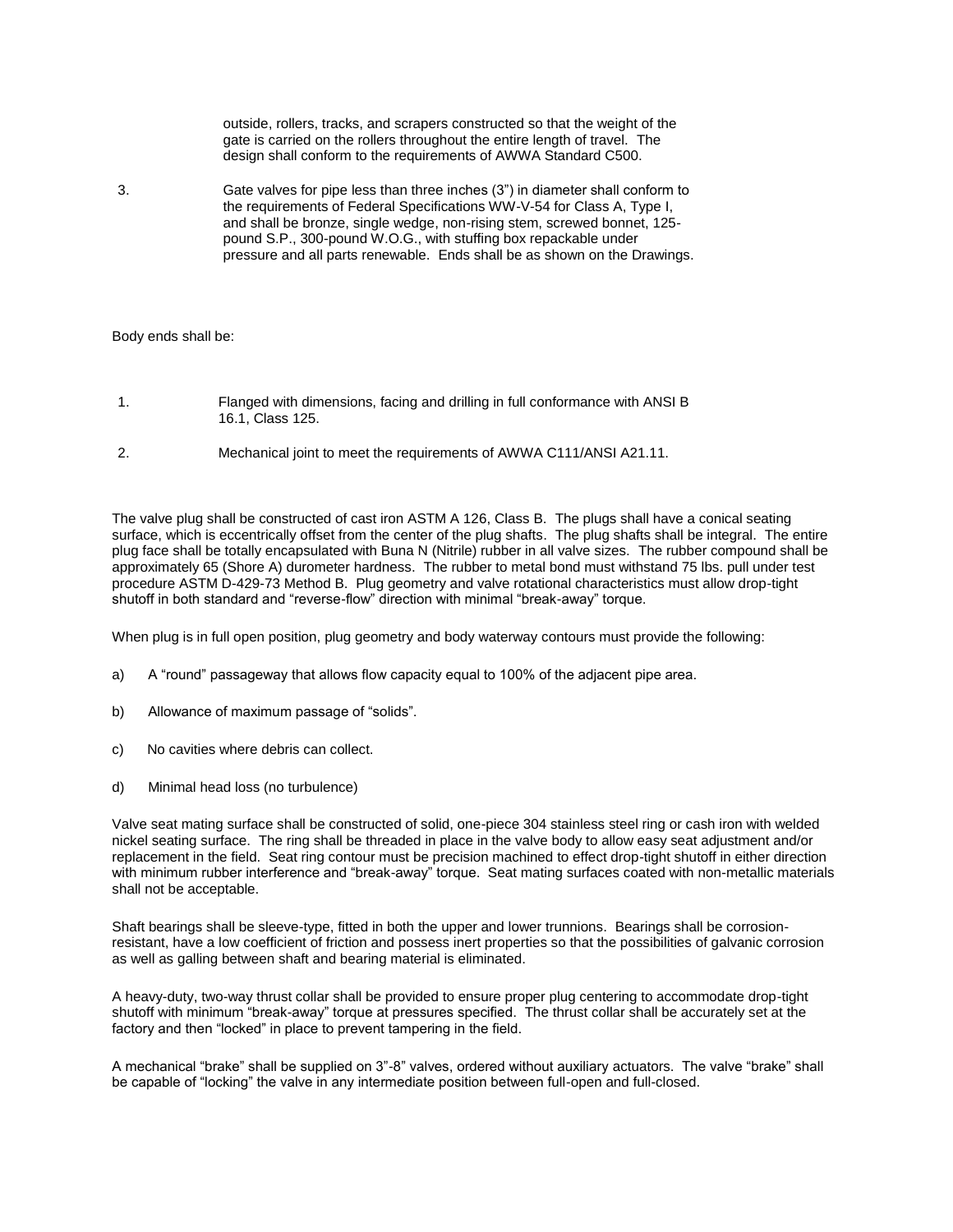Manual gear, electric motor and cylinder valve actuators shall be supplied as specified. Each type shall be designed to open or close their respective valve without the application of excessive force. Manual gear and electric motor actuators shall hold the valve in any intermediate position between full-open and full-closed. Manual gear actuators shall be of the worm gear type and shall be totally enclosed and sealed. Enclosed actuators shall be furnished with hand-wheel or chain-wheel and position indicators.

Plug valves shall have Buna-N or neoprene rubber faced plugs and shall be of eccentric construction. Valves shall be made of cast iron, or semi-steel at least equal to ASTM A126, Class B. Body seats of valves three inches (3") and larger shall have a welded in overlay of not less than 90 percent pure nickel or fusion bonded A1-Clad Nylon II on all surfaces contacting the plug face. Stem bearings shall be of corrosion resistant material. All exposed bolts, nuts, springs, washers, etc., shall be stainless steel. Port areas for valves 24 inches through 60 inches shall be 70 percent of full pipe area. Valves four inches (4") and larger shall have adjustable packing glands or permanent non-adjusting packing and shall be capable of being packed without the bonnet or plug being removed from the valve. Valves shall be designed for not less that 150 psi cold water, oil, or gas working pressure. Valves shall have drip tight shutoff at a bi-directional test pressure of 100 psi with pressure in either direction. Valves shall be permanently lubricated and shall be provided with an angle underground actuator, two inches (2") square operating nut and extended nut for wrench operation. The extended nut shall be within six inches (6") of the top of the valve box, shall have a port position indicator and shall indicated direction to open the valve. Operators shall be sized for a minimum of 50 psi differential pressure. All valves shall be as manufactured by DeZurick, Dresser, Homestead or approved equal.

# E. Check Valves

- 1. Swing check valves four inches (4") and larger shall have a cast iron or cast steel body with a bronze or stainless steel seat ring, a non-corrosive shaft for attachment of weight and lever and a 300 psi hydrostatic test pressure rating. Check valves shall absolutely prevent the return of water back through the valve when the inlet pressure decreases below the delivery pressure. The valve must be full opening, tight seating and its seat ring shall be renewable and must be securely held in place by a threaded joint; the valve disc shall be of cast iron or cast steel and shall be suspended from a non-corrosive shaft which will pass through a stuffing box. A tapped boss with plug shall be provided on the check valve bonnet for future use with a pressure gauge.
- 2. Check valves smaller than four inches (4") shall be bronze, bronze disc, swing check valves conforming to Federal Specification WW-V-51E, Type 4 Class A-125 pound. Ends shall be as shown or indicated on Drawings.
- F. Tapping sleeves and taping valves used to make "wet" taps into existing mains shall be provided and installed at locations as shown on the Drawings. Tapping sleeves shall be split cast iron units and rated for 150 psi working pressure. Steel units will not be acceptable. The contractor shall determine the diameter of the existing main before ordering the sleeve. Valves shall be of the non-rising stem type with o-ring seals and shall conform to the applicable requirements as specified above for gate valves.
- G. Cast iron valve boxes shall be provided for all valves installed underground which do not have extended operators such as is required by the plug valves. The valve boxes shall be adjustable to fit the designated depth of earth cover over the valve and shall be designed so as to prevent the transmission of surface loads directly to the valve or piping. Valve boxes shall be three-piece type and have an interior diameter of not less than five inches (5"). The valve boxes shall be provided with covers marked with the word "Sewer". The covers shall be so constructed as to prevent tipping or rattling. Boxes shall be equal to Clow Corporation No. F-2450 or Mueller Company No. H-10357. Extension sections shall be ductile or cast iron.

## H. Air Release Valves and Concrete Vaults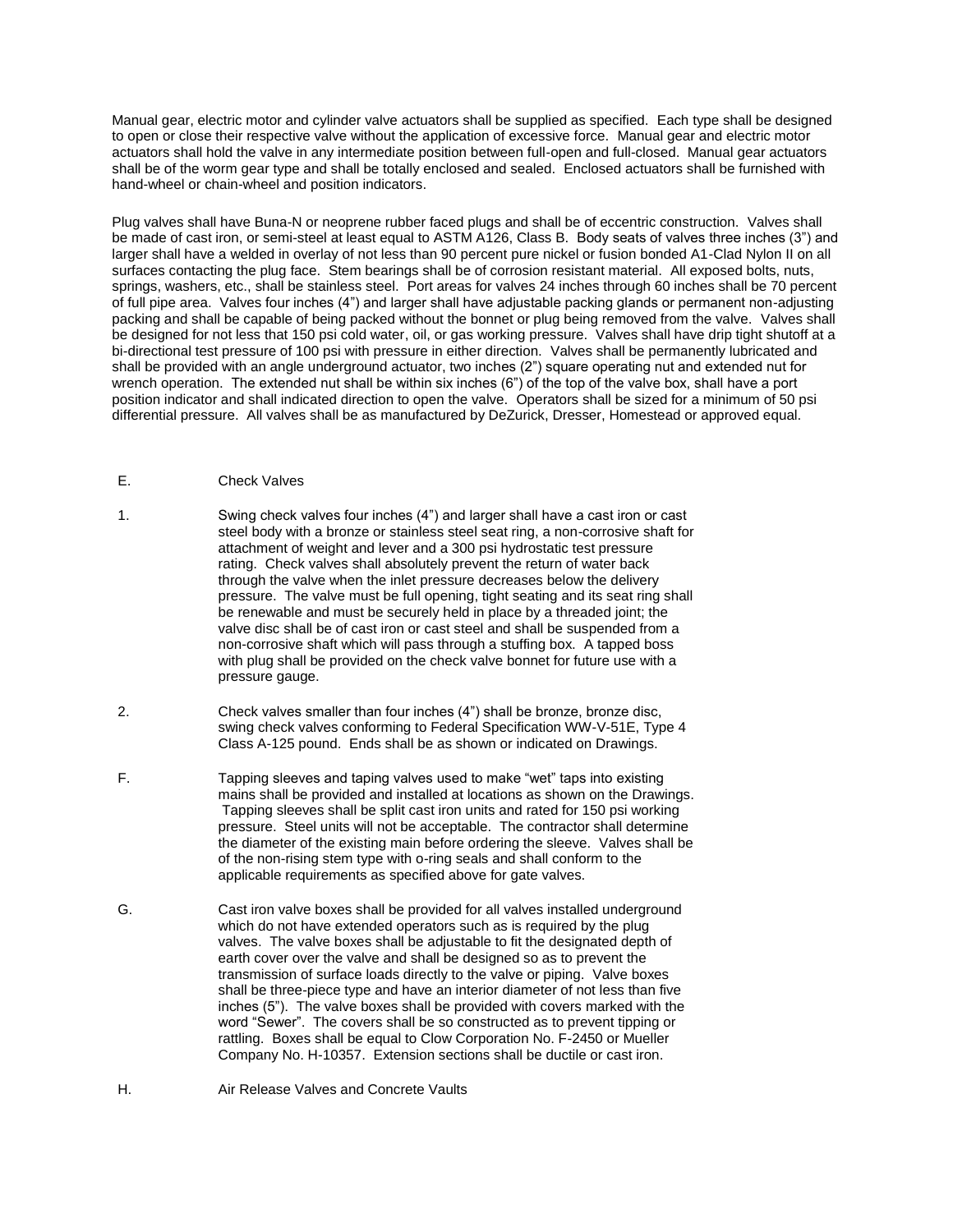- 1. Automatic air release valves shall be Empire Duomatic Type II, Fig. #942 or approved equal manufactured for sewage service. The valves shall be so designed that they will not stick shut or leak water under continued long operating conditions and to insure opening under high internal pressure. The design shall incorporate a solids settling chamber or trap and a flushing system by which the trap and the entire valve can be back-flushed and cleaned.
- 2. All air release valves shall be installed in a pre-cast vault, 3,000 psi, set to grade, with four-inch (4") walls. Vaults shall have a 36" x 36" clear opening with a lockable, aluminum hatch with stainless steel hardware, cast in place. Air release valves shall be offset to the right or left of the force main, so that the vault is situated four to six inches ( $4" - 6"$ ) from the force main.

## **PREPARATION**

- A. Pipe
- 1. Gradient: Lines shall be laid straight, and depth of cover shall be maintained uniform with respect to finish grade, whether grading is completed or proposed at time of pipe installation. When a grade or slope is shown on the Drawings, batter boards with string line paralleling design grade, or other previously approved means, shall be used by the contractor to assure conformance to required grade.
- 2. Pipe Joint Deflection: Maximum 20%
- 3. Rejects: Any pipe found defective shall be immediately removed and replaced with sound pipe at the contractor's expense.
- 4. Anchors: Concrete thrust blocks shall be placed at all bends, tees, plugs and other fittings to provide lateral support, except when restrained joints are specified. Thrust blocks shall conform to the details shown on the Drawings and not poured in place. (See Restrained Joints)
- 5. PVC: Polyvinyl chloride pipe may be damaged by prolonged exposure to direct sunlight and the contractor shall take necessary precautions during storage and installation to avoid this damage. Pipe shall be stored under cover and sufficient backfill to shield it from the sun shall be placed as the pipe is installed.
- B. Ductile Iron Pipe Joints
- 1. Type: The joints of all pipelines shall be made absolutely tight. The particular joint used shall be approved by the Owner prior to installation. Where shown on the Drawings or where, in the opinion of the Owner, settlement or vibration is likely to occur, all pipe joints shall be bolted.
- 2. Mechanical Joints: All types of mechanical joint pipes shall be laid and jointed in full conformance with manufacturer's recommendations, which shall be submitted to the Engineer for review and approval before work is begun. Only especially skilled workmen shall be permitted to make up mechanical joints. Torque wrenches set as specified in AWWA Standard CIII, shall be used; to spanner type wrenches not longer than specified therein may be used without the permission of the Engineer.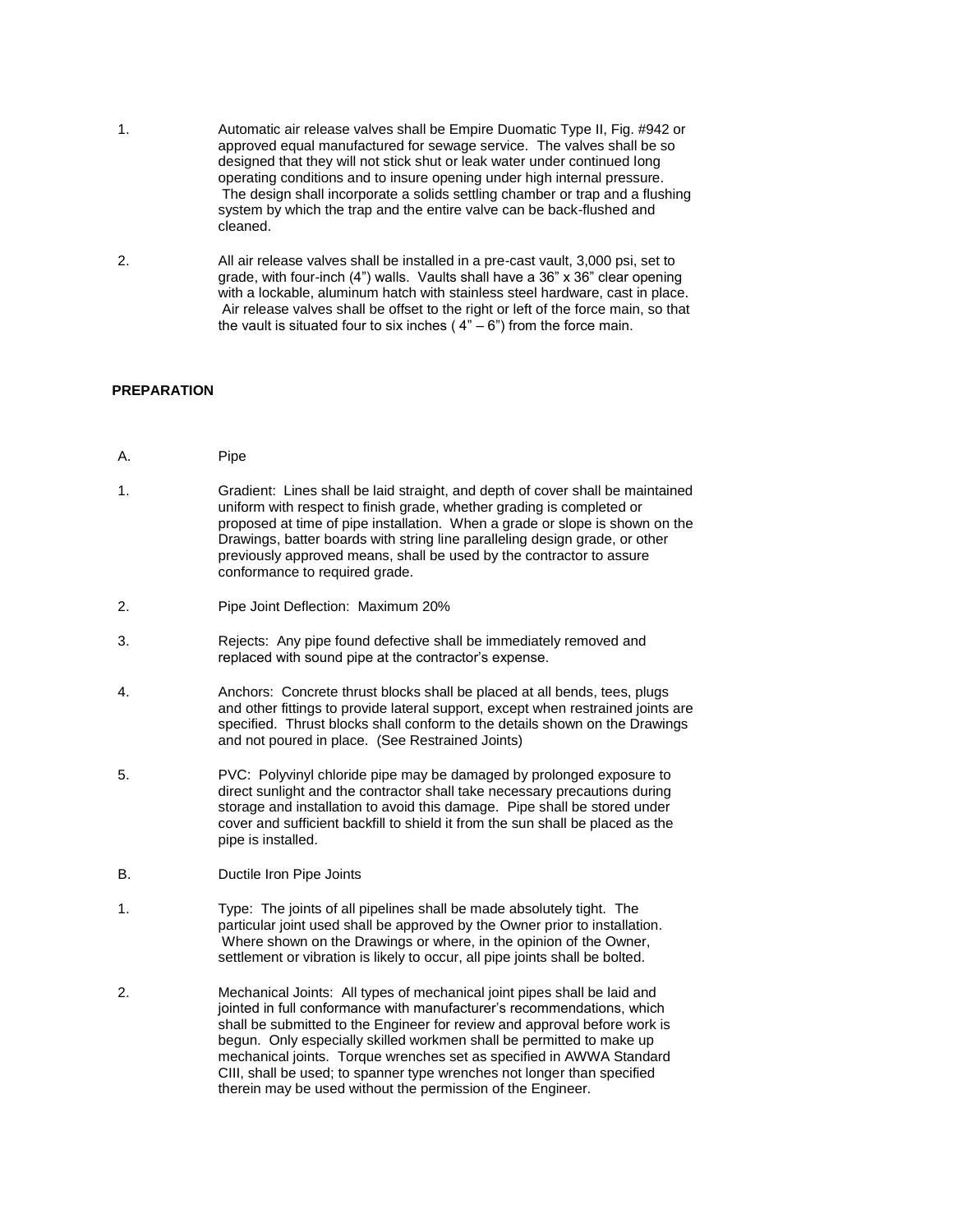- 3. Push On Joints: Push on joints shall be made in strict, complete compliance with the manufacturer's recommendations. Lubricant, if required, shall be an insert, nontoxic water soluble compound incapable of harboring, supporting, or culturing bacterial life. Manufacturer's recommendations shall be submitted to the Engineer for review and approval before work is begun.
- 4. Restrained Joints: Restrained joints shall be provided at changes in direction of all ductile iron pipe sewer mains 24-inches in diameter and larger in lieu of concrete thrust blocks. These distances shall apply to lengths of pipe on each side of the fitting. Tees and dead ends valved or capped shall be considered equivalent to 90 bends. (Lengths are based on cohesive granular, sand and/or silt backfill and 100 (150) psi test pressure.)
- C. Polyvinyl Chloride Pipe Joints: The joints of all piping shall be made absolutely tight, and joints in polyvinyl chloride pipe shall be made in conformity with the requirements of the pipe manufacturer. For threaded joint make-up the male threaded end shall be wrapped with Teflon pipe tape.
- D. **Installing Valves and Boxes:**
- 1. Valves: Valves shall be carefully inspected, opened wide and then tightly closed and the various nuts and bolts shall be tested for tightness. Special care shall be taken to prevent any foreign matter from becoming lodged in the valve seat. Valves, unless shown otherwise, shall be set with stems vertically above the center line of the pipe. Any valve that does not operate correctly shall be removed and replaced.
- 2. Valve Boxes: Valve boxes shall be carefully centered over the operating nuts of the valves so as to permit a valve key to be fitted easily to the operating nut. In areas to be paved, valve boxes shall be set to conform to the level of the finished surface and held in position by a ring of concrete placed under the support flange as shown on the Drawings. The valve box shall not transmit surface loads to the pipe or valve. Care shall be taken to prevent earth and other material from entering the valve box. Any valve box which is out of alignment or whose top does not conform to the finished ground surface shall be dug out and reset. Before final acceptance of the work all valve boxes shall be adjusted to finish grade.
- E. Concrete Encasement
- 1. Concrete easement shall be constructed in accordance with details shown on the Drawings and shall be constructed of Class C concrete. Encasement shall be constructed where:
	- Indicated on Drawings
	- b) The City shall order the line encased
- 2. The points of beginning and ending of pipe encasement shall be not more than 6-inches (6") from a pipe joint to protect the pipe from cracking due to uneven settlement of its foundation or the effects of superimposed live loads.
- F. Identification: In order to preclude possible domestic water tapping, all installed underground sanitary sewage force mains shall be marked with a continuous strip located within the top 90 degrees of the pipe. Said strip shall be a minimum 2-inches (2") in width and shall be "yellow" traffic paint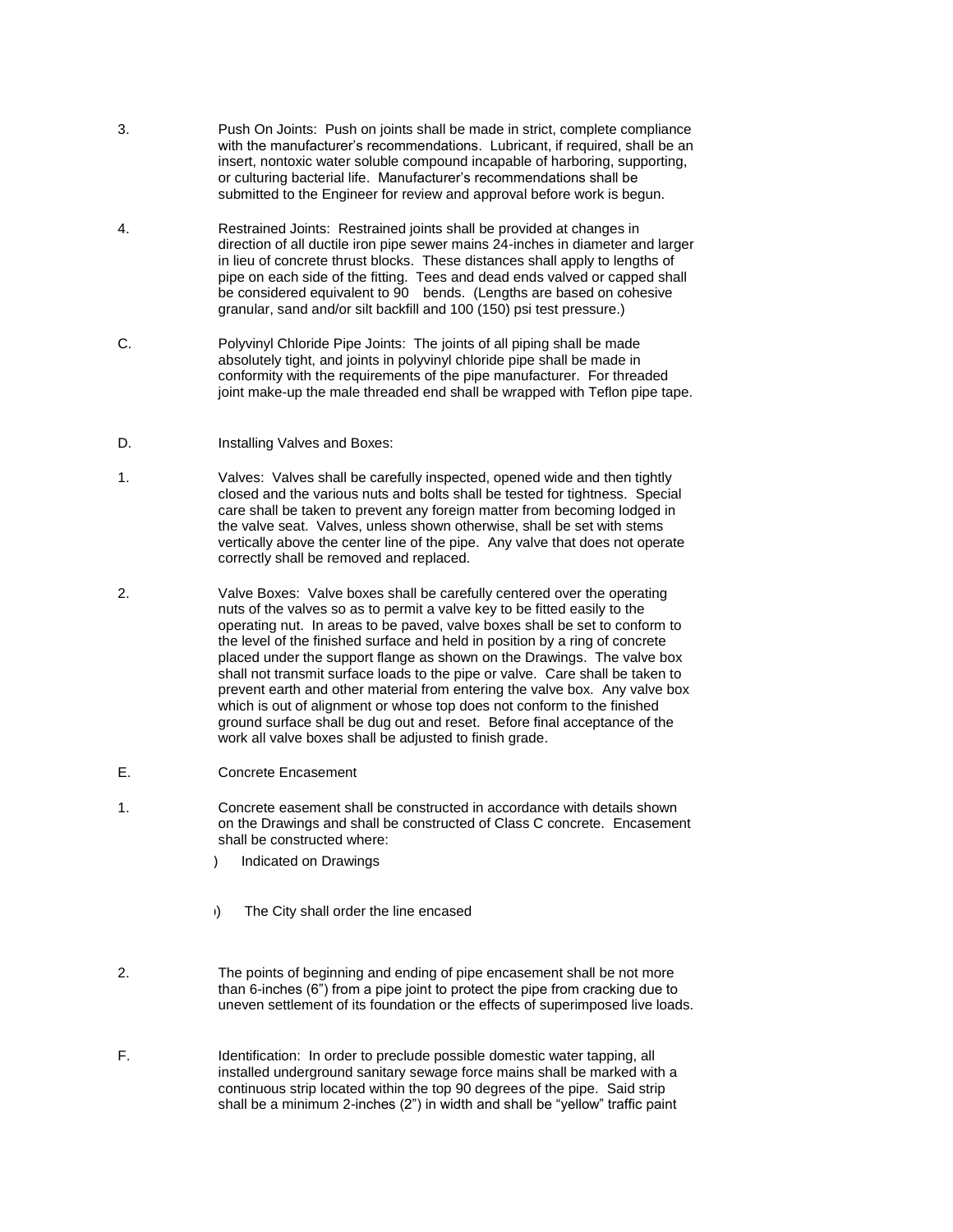No. 971-12.3, Code T-2, as specified in the FDOT Standard Specifications or other approved material. Backfill shall not be placed for 30 minutes following paint application. In lieu of the painted stripe on PVC pipe the PVC pipe may be furnished with a brown printed "Force Main" legend as supplied by Davis Industries, Inc. 14 gauge copper wire shall be placed along and attached to the entire length of the force main to serve as locate wire.

- G. Backfilling
- 1. After pipe has been laid, inspected, and found satisfactory, sufficient backfill shall be placed along the pipe barrel to hold the pipe securely in place during the conduction of the preliminary hydrostatic test. No backfill shall be placed over joints until the preliminary test is satisfactorily completed, leaving them exposed to view for the detection of visible leaks.
- 2. Upon satisfactory completion of the preliminary hydrostatic test, backfilling of the trench shall be completed.
- H. Concrete Protective Slabs: Where waterways, canals, ditches or other cuts are crossed, protective concrete slabs shall be installed across and to 10 feet each side of the bottom. Approved utility crossing signs shall be placed on the pipe alignment at each side of the canal, waterway, etc.

# **FIELD QUALITY CONTROL**

- A. Flushing: All force mains shall be flushed to remove all sand and other foreign matter. The velocity of the flushing water shall be at least 4-feet per second. Flushing shall be terminated at the direction of the Engineer. The contractor shall dispose of the flushing water without causing nuisance or property damage. B.
- B. Cleaning: Prior to pressure and leakage testing, the interior of each main shall be cleaned of accumulation of sand and other foreign matter by pressure or hand methods. Hand cleaning methods may consist of shoveling the materials and pressure cleaning with a water hose. Care shall be exercised in cleaning to prevent damage to the pipe lining.
- C. Hydrostatic Tests
- 1. All components of the force main system, including fittings, connections and valves shall remain uncovered until tested and accepted; provided, however, that pipe trenches under traveled streets or roads or in unstable soil conditions may be backfilled with the permission of the City. No testing shall be done until all concrete thrust blocking is in place. In testing, the part of the system under test shall be filled with water and subjected to a sustained pressure of 100 pounds per square inch. The piping shall be tested in sections, thereby testing each valve for secure closure. While the system is being filled, air shall be carefully and completely exhausted. If permanent air vents are not located at all high points, the contractor shall install corporation stops or fittings and valves at such points so the air can be expelled as the pipe system is slowly filled with water.
- 2. Test pressure shall be maintained by pumping for at least 3 hours and until all sections under test have been checked for evidence of leakage. Rate of loss shall not exceed that specified hereinafter. Visible leaks shall be corrected regardless of total leakage shown by test.